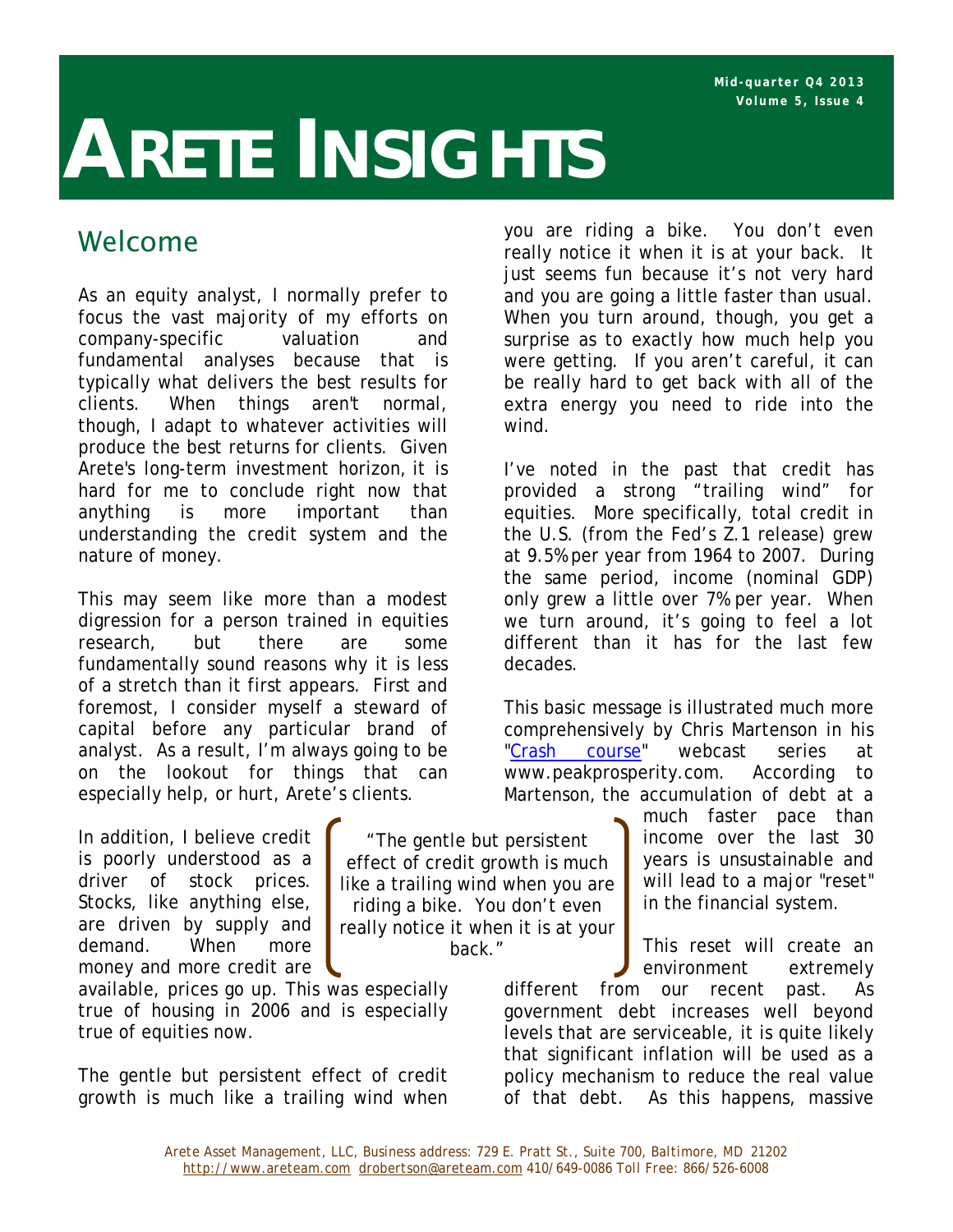amounts of wealth will be transferred from those who save cash to those who own real assets. Martenson sums up his outlook with the assessment that "the next twenty years are going to be very different than the last twenty years".

Radical positions like Martenson's can often be easily dismissed as the ramblings of a crank or a crackpot. In the case of Martenson, however, he makes such a spectacularly lucid and reasoned case, it is hard to dismiss without serious consideration. Perhaps because of his academic training as a Ph.D. in toxicology, he intuitively understands how excessive debt can poison the financial system.

At very least, a future that is very different from our past will require very different planning. Certainly real assets will need to be considered as part of that plan and equities will likely play an important role too. *Preserving* wealth will be imperative.

As such, calibrating exposure to stocks is likely to be an ongoing challenge. While it would be easy and probably more

profitable, at least in the short-term, to keep my head down by just researching stocks and ignoring the implications of a major credit disruption, I can't in good conscience

say this is the best thing for Arete's clients. The stock market has been riding a long time with the wind at it's back. Arete continues to serve as an antidote to the silliness that pretends otherwise.

Best regards,

David Robertson, CFA CEO, Portfolio Manager

"The established firm more often responds by using its market and political power to resist change."

## Insider's View

For better and worse, the remarkable growth of most asset prices over the past thirty years has also had a powerful influence on investment service providers. Driven by demographics, rapid credit growth, and strong asset returns, each part of the services eco-system has adapted business models, services offerings, and revenue structures that thrive in this environment.

A natural consequence has been that many providers are essentially designed to ride the "wave" of capital markets growth. One manifestation of this condition is that an unusually large proportion of providers base revenues on assets under management (in order to benefit disproportionately from attractive equity returns) regardless of economic logic for doing so. Another manifestation is that there are lots of undifferentiated offerings. Indeed, offerings that are truly different can stand out in an awkwardly undesirable way.

> Such unchecked growth and uniformity has its downside, though. Anything that thrives in one very narrowly defined environment almost by definition is not well

suited to a very different environment. Indeed it's not surprising, as John Kay recently noted in the *Financial Times* that, "The established firm more often responds by using its market and political power to resist change."

It's not unfair to hypothesize that in the event of a significant change in the investment environment, most incumbent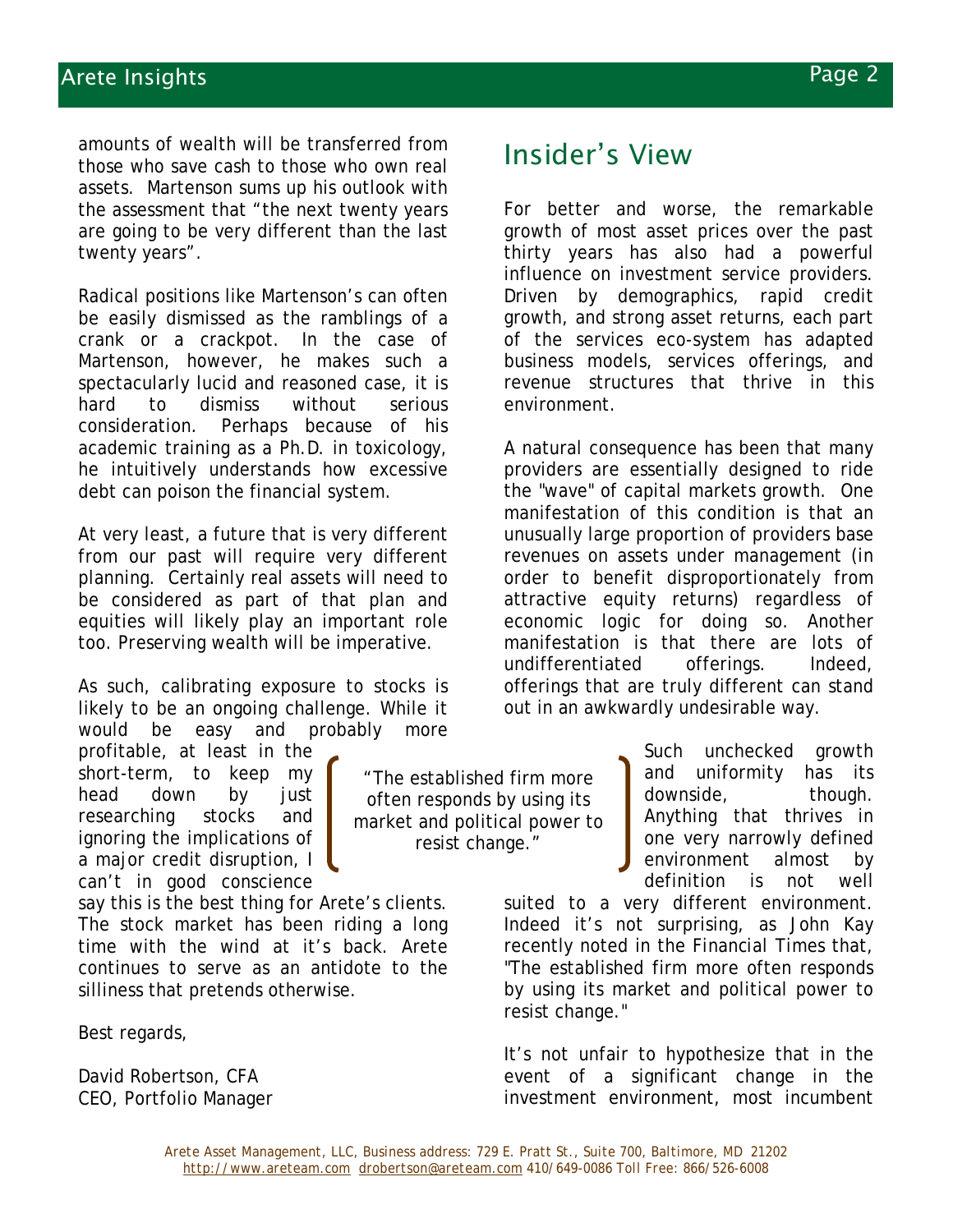## Arete Insights Page 3

firms will actually be handicapped by their past success. "We are all reluctant bulls now, say fund managers" is a recent *Financial Times* headline that speaks volumes about the resistance of many money management practices to change. According to the article, "Summing up the research, BofA says investors are 'like a bull in the headlights', unable to move from a potentially dangerous situation."

If it is accepted that the investment environment is likely to change materially at some point, long-term investors will care less about whether that change happens over a few years or whether it happens tomorrow. The important thing to know is that almost all the old rules of thumb and old business practices will be wrong.

This presents yet another challenge, and opportunity, for investors. Not only must special consideration be given to one's portfolio construction, but also to one's service providers. Among these, who can handle a major market

disruption? Who is working to create new and better solutions as opposed to resisting change? Who can help you navigate the complex investment landscape?

It is hard to understand how a permanently bullish perspective serves clients' long term interests, although it is likely to help grow revenues for many firms. In a competitive landscape muddled by such self-serving and counterproductive blather, it will be useful to search for new and fresher sources of help. The alternative is to wax nostalgic and hope things don't change.

## Insights

"It's a tough old world out there, not least for institutional asset owners. Complexity and volatility combined with a low-return environment are forcing asset owners to reconsider their traditional ways of managing investments. It's a situation that has been a long time building." This was the message delivered in the article "Outsourcing hits its stride" from a recent *Pensions & Investments* supplement. As the process of investing is becoming progressively more difficult, more and more organizations are looking for help with some or all of the various functions.

While this message rings true for many individuals and small institutions, those

"Outsourcing can span a wide array of activities including evaluating vendors, reviewing investment policy, assessing asset allocation, as well as educating and training fiduciaries about the financial markets."

looking for help through outsourcing extend into much large organizations. "More sophisticated, larger clients are looking at outsourcing because the process of managing complex investment portfolios has become much harder," says

Russell's Macy. "Markets are volatile and dynamic. Decisions cannot be made at quarterly meetings. It's a real-time job. So even clients with \$1 billion or \$2 billion portfolios are looking outside for expertise." The challenges are affecting everyone.

Given the economies of scale in the investment management industry, many of the most sophisticated approaches are only implemented at the very largest funds. The good news for smaller funds, though, is that these approaches offer roadmaps to best practices and improvement. Further,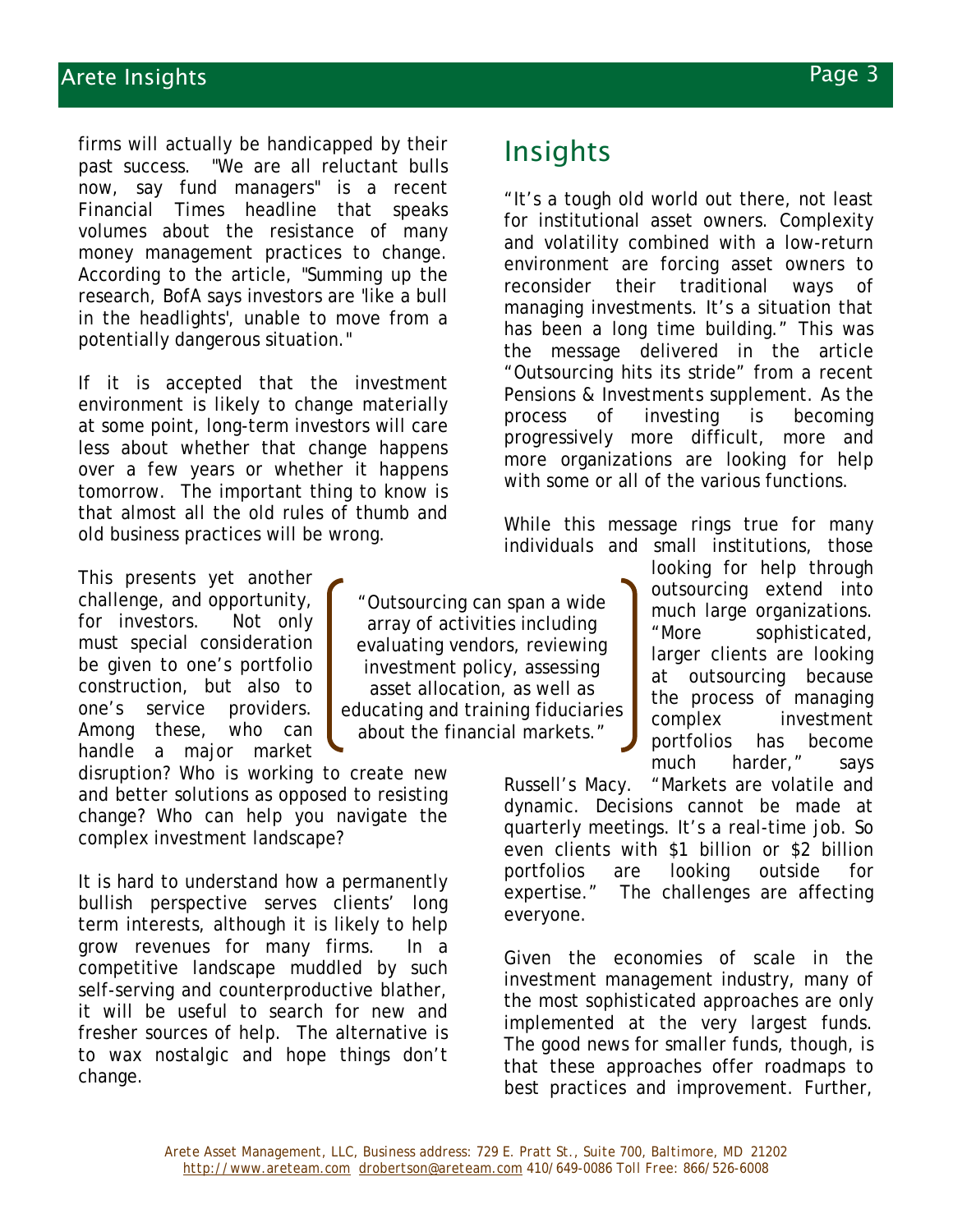with rapid and ongoing improvements in both technology and knowledge management, such best practices often don't have to take long to become much more broadly accessible to individuals and small institutions.

The providers that are most naturally positioned to deliver outsourced investment services are investment consultants and money managers because the strengths of both groups overlap naturally with many of the demands for outsourcing. Both groups have weaknesses as well, though.

"Many consultants saw outsourcing as a good business opportunity," says Russell's Macy. "Many have 30 years experience of giving investment advice to asset owners – plan sponsors, endowments – but just three years of implementation experience. This presents huge challenges. Money managers on the other hand are really good at money management, but do they have the experience of mapping out long-term strategic advice for clients? Not a lot of firms are equally strong in both areas."

The question of whether or not one should consider outsourcing depends on a couple of factors. Most fundamentally, owners should ask, "Are our current arrangements fit for purpose in today's financial market environment? And further, can we move fast enough to take advantage of shortterm investing opportunities and to stem a tide of losses?" In short, the volatile and fragile nature of today's markets often demands a fresher and more robust approach.

In addition, asset owners should determine which skills and expertise they need most. Outsourcing can span a wide array of

activities including evaluating vendors, reviewing investment policy, assessing asset allocation, as well as educating and training fiduciaries about the financial markets.

The really good news in all of this for investors is that outsourcing is one area in which the investment industry seems to be changing for the better – because it focuses on outcomes. Very specific and narrowly defined service offerings are likely to have a shrinking role in a very complicated environment challenged by limited return opportunities. Conversely, service providers that can forgo a narrow focus on returns and actually help investors achieve desirable outcomes are likely to become ever more important.

## Arete's Value Proposition

The specific features of our investment package, highlighted below, describe exactly what we try to do, and how we have organized our business in order to deliver an extremely attractive value proposition to our investors.

### **Commitment to putting our clients first**

We are completely committed to putting the interests of our clients first. We do not employ any soft dollar arrangements because we believe these essentially end up being hidden fees for customers that are appropriately business expenses and should therefore be covered by the management fee. We do not operate in any other businesses that may provide conflicts of interest. All client accounts are treated exactly the same; no preferences are shown because the same trades are placed for every account at the same time. We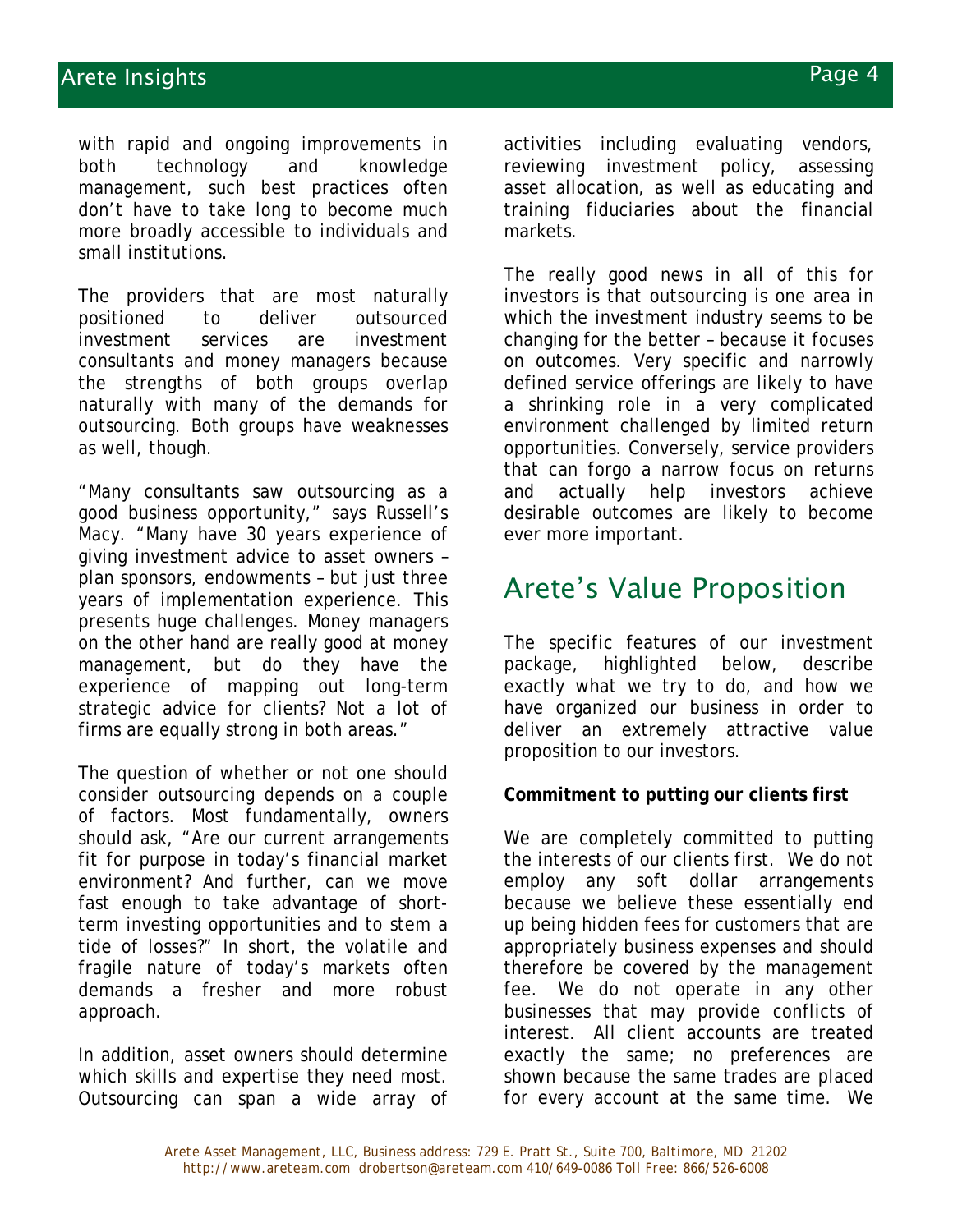also provide performance reporting so you can judge for yourself how we are doing.

#### **Independent**

Our firm is independently owned and operated which we believe gives us the best chance to make the best possible decisions for our clients. We have no significant outside owners which may have interests that could conflict with the interests of our clients. Some industry experts consider independence to be a competitive advantage.

#### **Reasonable fee structure**

We employ a very straightforward and reasonable fee structure of 1% of assets under management for assets up to \$1 million with lower rates beyond that. This compares to many mutual funds which have expense ratios in excess of 1.5%. In addition, we don't employ performance fees because we believe such fees often provide incentive to the manager to take inappropriate risks in order to realize those fees. Such fees also serve as a persistent drag on performance.

#### **Separate Accounts**

We manage separate accounts for clients rather than pooling contributions from various clients. Assets are held in custody by a nationally recognized custodian and clients receive quarterly statements of exactly what is in their individual account and a list of transactions executed for that account. There is no ambiguity. We believe the separate accounts structure greatly improves the visibility of the investment process as well as the portfolio accounting. We believe this high degree of visibility serves as a significant layer of

protection for clients against neglect or malfeasance.

#### **Distinctly mid cap**

The aggregate characteristics of your mid cap portfolio will be anchored to those of the Russell Midcap Index. Since we find the mid cap stock universe very attractive for finding new stock ideas, we have no need to look outside that universe. When managers venture outside of their universes, they can compromise the value the portfolio brings to a broader asset allocation scheme.

#### **Actively managed**

Your portfolio will be actively managed giving you a real chance to outperform the benchmark. Index funds seek to replicate benchmark performance, but fall short when management fees are included. Some funds try to stay close to their benchmark and "closet index" in order to minimize the chance of significant underperformance. You will get a portfolio that benefits from our experience and expertise in stock selection in the form of a diversified group of our best stock ideas.

#### **Long-term perspective**

Our research focuses on long-term insights, not on short-term noise and trends. We believe that over longer periods of time, stocks migrate toward their intrinsic values. We also believe this phenomenon can be exploited by those who are both skilled enough to make reasonably accurate estimates of intrinsic value and patient enough for them to be realized. During shorter, interim periods, however, the numerous and diverse effects of trading activity make it excessively difficult to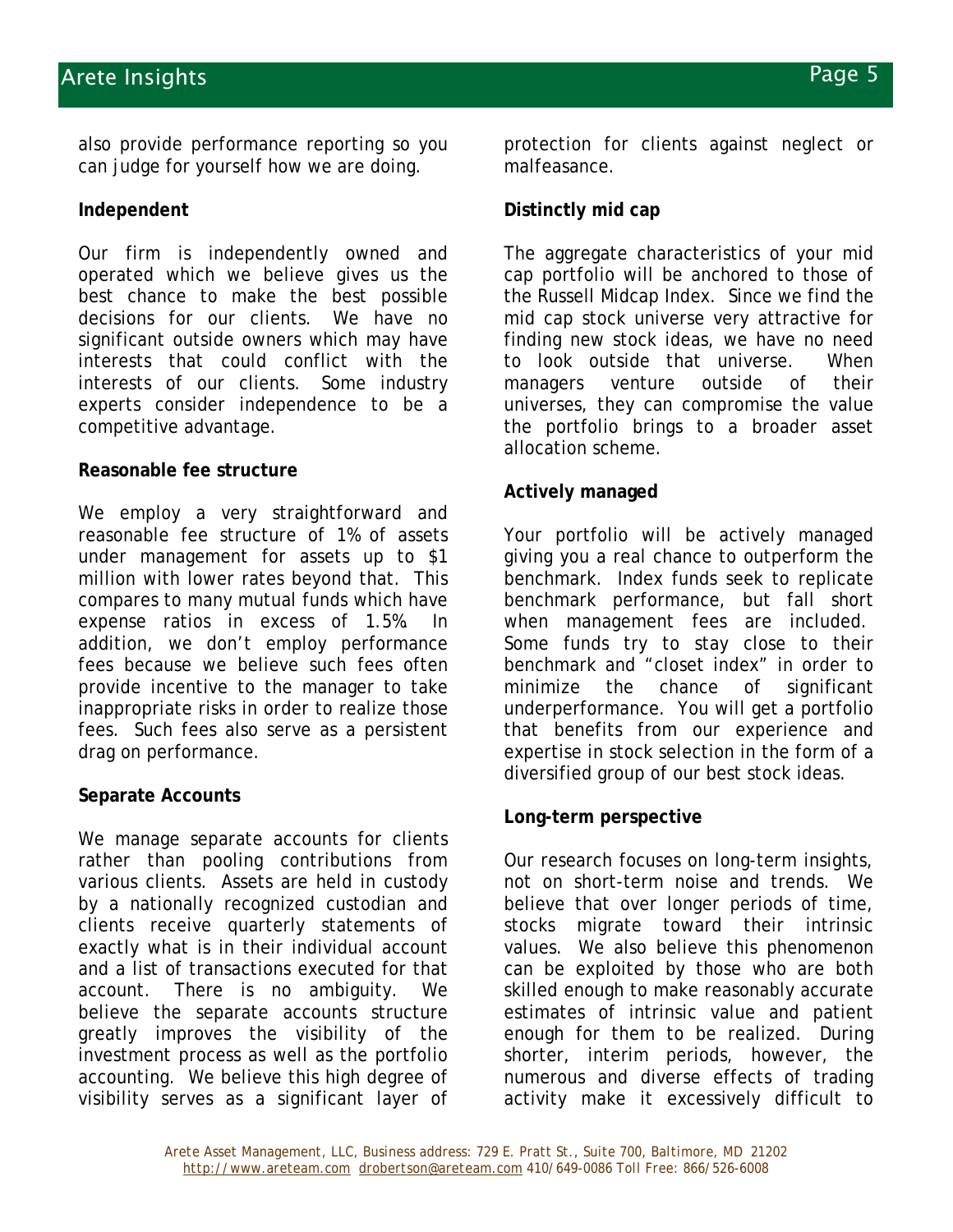consistently determine the direction of stock prices.

#### **Relatively low portfolio turnover**

Our investment style is oriented to a longer-term time horizon of three to five years. As a result, our portfolio turnover tends to fall in the 20-40% range compared to the industry average of over 100%. Lower turnover means lower transaction costs for you and also tends to mean lower capital gains for taxable accounts.

# Manager Evaluation

We very much appreciate the time and effort it takes to evaluate investment managers. As a result, we offer a few criteria for assessing quality investment management that we believe capture the vast majority of the issues that matter most in differentiating investment quality. The three core concepts of conscientiousness, commitment, and competence are simple, but effective. These criteria also serve as the foundation upon which we have built our service offering.

It is important to note here, that the three core concepts described below are general concepts. These general concepts form an overall framework for evaluation. Fund expense, for example, is a specific metric that represents elements of each the three general concepts.

**Conscientiousness** is the single most important characteristic in our minds. It is the foundation of fiduciary duty – putting the interest of the client first. It often, however, takes a back seat to conflicts of interest. As David Swensen describes in his

book *Uncoventional Success*, "The overwhelming number of mutual funds fail to meet the fundamental criterion of fidelity to fiduciary principles, as pursuit of profit overwhelms responsibility to investors."

There are many indications of conscientiousness and most focus on fidelity to fiduciary principles. The avoidance or forebearance of conflicts of interest, independent ownership, and sincerely helpful advice are all good signs of conscientiousness.

**Commitment** is the degree to which the performance and quality of the fund matters to a manager and captures how hungry the manager is to perform. In his book, *Hedgehogging*, Barton Biggs presents the test: "Suppose the Devil came to you with a Faustian bargain and said: I will have you consistently scoring five [golf] strokes below what you are now if you will give me five performance points from what your fund would have returned over the same time period. Would you do it?" The answer often reveals where the manager is in his/her personal motivation cycle.

Positive signals for commitment include a manager's investment in the fund, investment in the organization, and personal sense of duty to his/her investors. Conversely, low or zero ownership serves as a warning flag because it identifies little economic risk to poor performance. Other warning flags include any signs of signficant distraction such as excessively broad responsibilities within an organization, excessively broad obligations outside of the firm, and excessively strong commitments to personal hobbies or activities.